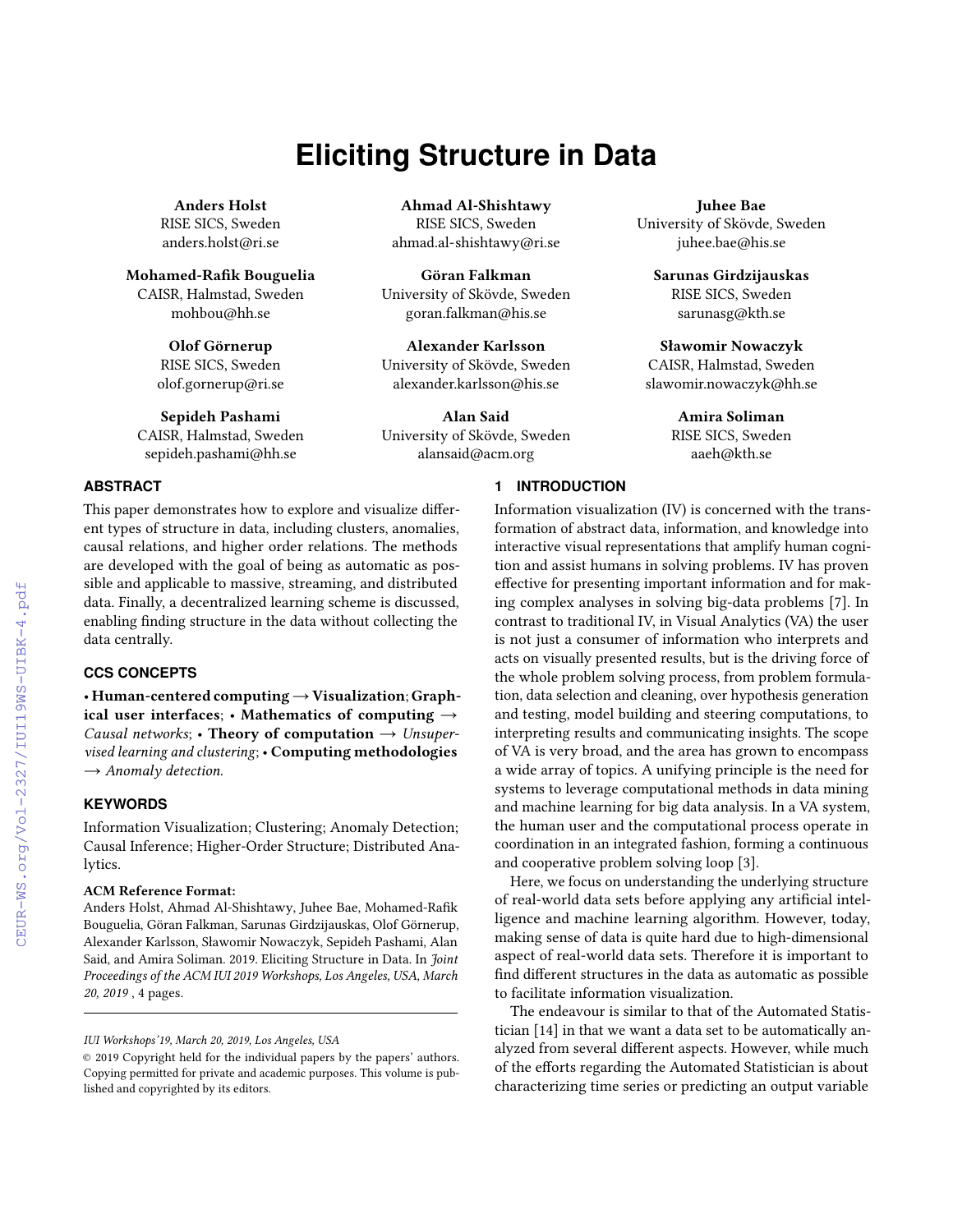from inputs, we focus on unsupervised characterization of the data set as a whole. Also, rather than producing a fixed report, we focus on interactive and exploratory capabilities.

### **2 STRUCTURE IN THE DATA**

"Structure" can mean many different things. The kind of structure we focus on here can be characterized as either horizontal or vertical properties of the data. Considering a (tabular) data set with different samples row-wise, and different features column-wise, then properties describing how samples relate to each other can be considered as horizontal properties, whereas properties of how different features relate to each other as vertical. Examples of the former kind of structure that we focus on are clusters among samples in the data, and finding anomalous samples or groups of samples. Examples of the latter kind of structure are relations between the features, such as statistical correlation, causal relations, and a higher order similarity relations.

#### **Clusters**

Unsupervised clustering of data is a frequently occurring task in statistical machine learning. Real world data is seldom completely homogeneous, but usually contains clusters representing different varieties of the entities under study [\[2\]](#page-3-0). The reasons to detect such clusters are plenty: clusters may represent a useful categorization of the data that is valuable to discern; the significance and value of the correlation between attributes may be misleading when there are clusters; or just as a mathematical trick that complex distribution can be approximated by a sum of simpler distributions. At the same time it is hard to reliably detect clusters. Most algorithms are "unstable" in the sense that different random starting points of iteration will lead to very different clustering results. It is also inherently hard to find the "best" number of clusters. Furthermore, in streaming data, the clusters may not even be fixed but change over time . Finally, in many situations, it is not even possible to objectively measure what the best clustering is, since there may be many equally good alternatives.

#### **Anomalies**

In many domains, various units, such as vehicles and vessels, are generating data over time. To diagnose a unit A at each time period T as anomalous or not, the data for A needs to be compared against the data from other similar groups of units over the same time period in an online fashion. Various representations or features can be extracted from each of these units which can capture different anomalies. Some anomalies might be relevant to inspect further, whereas others can be regarded as irrelevant from the human operator perspective. However, it is not easy to determine whether an event is anomalous or not and a human operator often

needs to be involved in the process. With the help of a human operator, various deviation levels can be inspected, enriching the view of the potential important anomalies.

#### **Causal structure**

For systems that not only learn from data but actually act based on the resulting knowledge, it thus becomes more and more important to identify cause and effect. This is a very challenging task since in the general case it is easy to discover correlations between the attributes in data but is impossible to distinguish which is the cause or effect only based on observational data. There are however in many cases several hints in the data that can potentially be used. We propose a visualization tool which incrementally and gradually discovers causal relations between features as more data becomes available. The results are shown in a form of a causal graph [\[4\]](#page-3-1) where the strength and uncertainty of causal and correlation links are marked by color and shading [\[1\]](#page-3-2).

#### **Higher-Order Structures**

Appropriately representing data with regard to relevant features for the task at hand is often critical when applying machine learning. Specifically, by building hierarchical - or higher-order - representations, we are able to capture multiple abstraction levels in data, examine information from different perspectives and thereby capture various aspects of it. Such representations are applicable both to solve machine learning tasks at the appropriate granularity level and to perform exploratory data analysis on and across multiple levels of abstraction. In this context, we have proposed a fast and lightweight demonstrator estimating word similarities from the text by explicitly counting second-order co-occurrences [\[5\]](#page-3-3). It visualizes the similarity between words in a single pass over data in a form of a tree starting from leaves and building towards the root.

#### **Visualization and Interaction**

We have so far implemented separate modules for all the above analyses. It remains to make the different analyses accessible through a combined tool, to visualize and explore them simultaneously. Figure [1](#page-2-0) illustrates one possible way of doing this. (The pictures are not representing any real data but are manually constructed to illustrate the principles.)

The horizontal properties relating samples to each other as described above, i.e. clusters and anomalies/outliers, are very natural to display in the same view (figure [1a](#page-2-0)), by showing each cluster in a different color and then assigning the outliers a (markedly) different color or symbol to make them stand out. Here it is illustrated by a scatter plot, but the same principle works also with time series.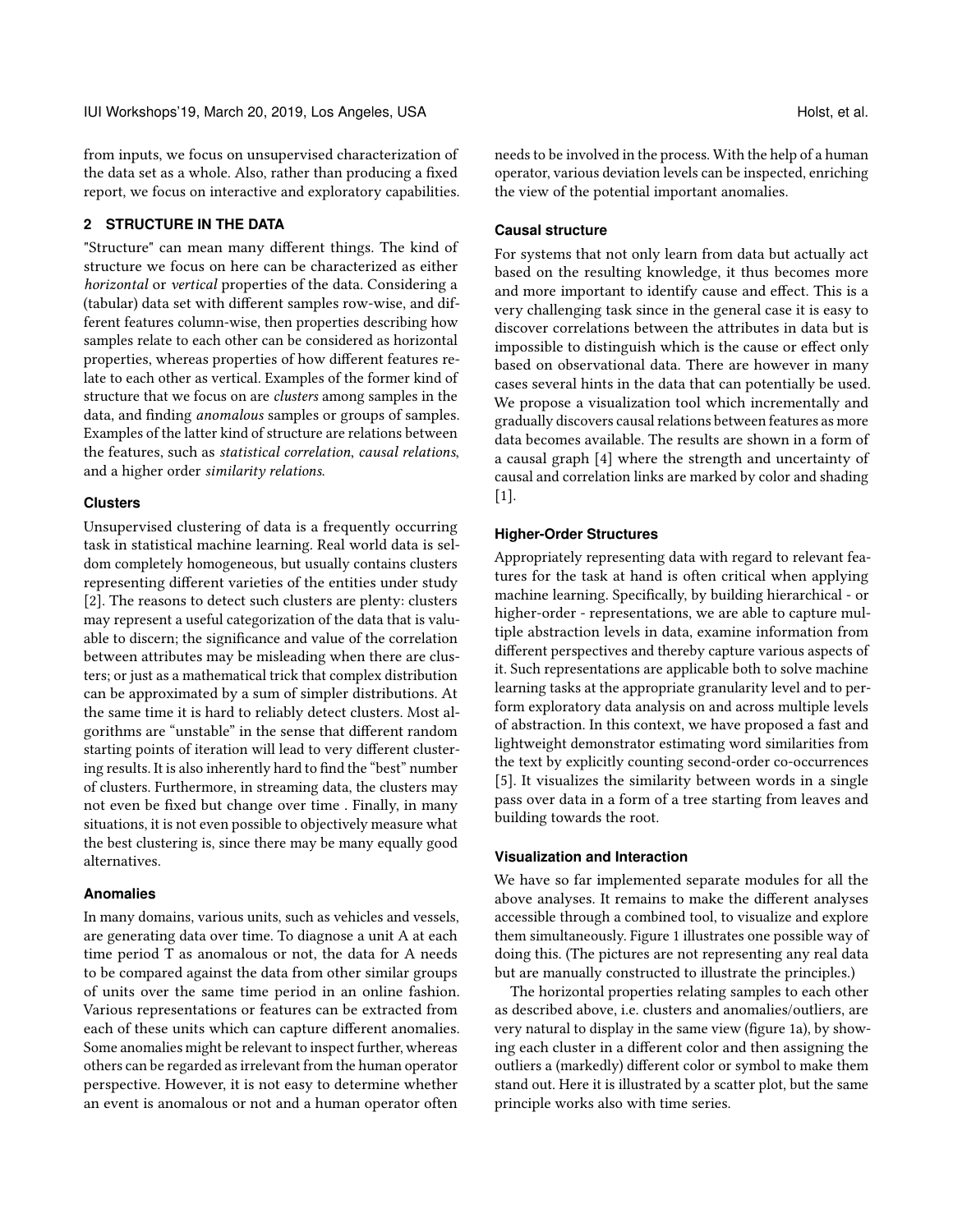Eliciting Structure in Data IUI Workshops'19, March 20, 2019, Los Angeles, USA

<span id="page-2-0"></span>

Figure 1: A mock-up illustration of horizontal and vertical properties of the data, and a possible way to combine them in the same view.

The vertical properties relating features to each other, i.e correlations, causal relations and higher order relations, can also be visualized in the same view (figure [1b](#page-2-0)). Different shapes and colors can be used for the different types of relations. Here direct correlations (without established causal direction) are shown in blue, links with established causal direction as narrowing links in purple, and links representing higher order similarity in hatched orange.

Our suggestion for combining the horizontal and vertical views into one (figure [1c](#page-2-0)) is to start with the vertical view showing all features and their relations, and interactively popping up the horizontal properties, as scatter plots or time series, for those features or links that the user wishes to explore further. In this way all the data and its different types of structure is made readily accessible to the user to explore.

# **3 SHARING KNOWLEDGE WITHOUT SHARING DATA**

The predominant way of using machine learning involves collecting all the data in a data center. The model is then trained on powerful servers. However, this data collection process is often privacy-invasive. Users may not want to share private data with companies, making it difficult to use machine learning in some situations. For example, users generate vast amounts of data through interaction with the applications installed on their mobile devices. This data is often deeply private in nature and should not be shared completely with a remote server. Even when privacy is not a concern, having to collect data in one central storage can be unfeasible. For example, self-driving cars generate too much data to be able to send all of it to a server.

Federated Learning approach provides distributed and privacy-friendly approach by allowing users to train models locally using their sensitive data, and communicate intermediate model updates to a central server without the need to

<span id="page-2-1"></span>

Figure 2: Comparative analysis of performing a clustering task using our proposed scheme (Dec-HLL), federated learning framework (Fed-PS) and gossip learning framework (GOLF). Fed-PS achieves the highest performance as a result of performing model aggregation centrally. Yet, our scheme achieves higher performance compared to P2P learning scheme used in Golf, particularly the performance gap increases when the data distribution is very skewed.

centrally store the data [\[8,](#page-3-4) [10,](#page-3-5) [13\]](#page-3-6). Specifically, users start by contacting the central server and downloading the learning algorithm and a global model that is common to all users. The algorithm trains its model locally on each device using user data and computes the update to the current global model. Afterwards, the new updates on the learning parameters obtained from the algorithm on the device of each user are sent to the central server for aggregation step. The server integrates the new learning outcomes as if it were directly trained on the data and sends the aggregated global model back to each user. This distributed approach for model computation diminishes the need to centrally store the data, hence, computation becomes distributed among the users and their personal data never leaves their devices.